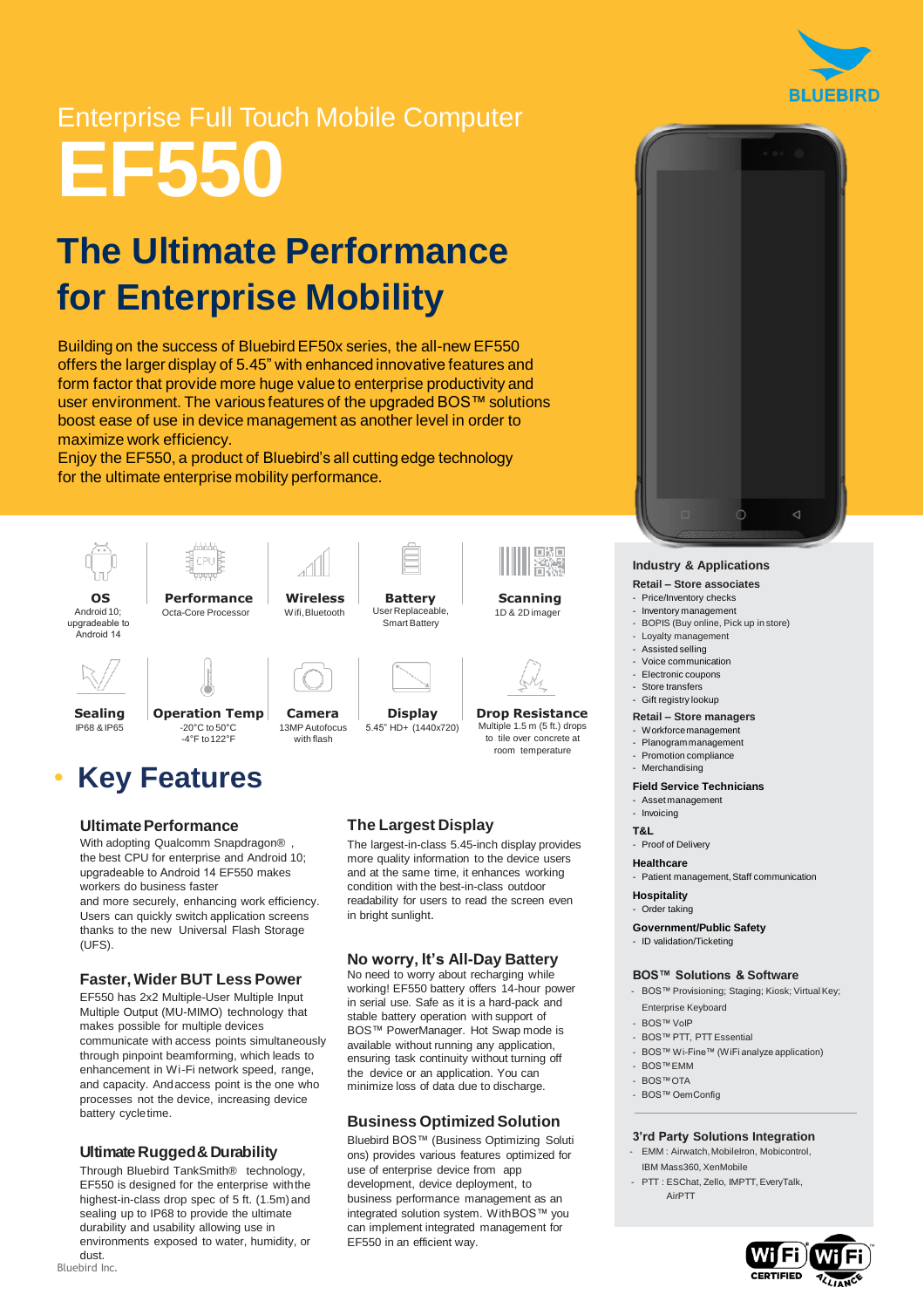## **Specifications**

| PERFORMANCE CHARACTERISTICS                  |                                                                                                                                                                                   |
|----------------------------------------------|-----------------------------------------------------------------------------------------------------------------------------------------------------------------------------------|
| CPU                                          | 2.2 GHz Octa Core Processor (SD660)                                                                                                                                               |
| Operating<br>System                          | Android 10;<br>upgradeable to Android 14                                                                                                                                          |
| Memory                                       | 4GB RAM / 32GB UFS Flash<br>4GB RAM / 64 or 128GB Flash (Optional-TBD)                                                                                                            |
| <b>PHYSICAL CHARACTERISTICS</b>              |                                                                                                                                                                                   |
| <b>Dimensions</b><br>$(L \times W \times D)$ | 159.9 x 79 x 16.65 mm                                                                                                                                                             |
| Weight                                       | 284.5g                                                                                                                                                                            |
| <b>Display</b>                               | 5.45" HD+ (1440 x 720), TFT-IPS                                                                                                                                                   |
| Imager Window                                | Corning® Gorilla® Glass 5                                                                                                                                                         |
| Touchpanel                                   | Dual mode capacitive touch with<br>stylus or bare or gloved fingertip<br>input (conductive stylus sold<br>separately);<br>Fingerprint resistant antismudge                        |
|                                              | coating water droplet rejection                                                                                                                                                   |
| <b>Backlight</b>                             | LED backlight                                                                                                                                                                     |
| Power                                        | User Replaceable Battery,<br>Li-Polymer 3.85V / 4350 mAh, 16.7Wh<br>BOS <sup>™</sup> PowerManager Station                                                                         |
| Hot swap                                     | Hot Swap Mode                                                                                                                                                                     |
| <b>Expansion Slot</b>                        | MicroSD 32GB SDHC, up to 512GB SDXC                                                                                                                                               |
| SIM / SAM                                    | (WWAN SKU Only)<br><b>Hybrid Dual SIM Slot</b><br>(2 Nano SIM or 1 Nano SIM/1 Micro SD)<br>- 1 Nano SIM is supported by micro SD Card Slot<br>2 SAM (Optional)                    |
| Interface                                    | USB Type C Connector (USB 3.1)<br>Docking Connector (Charging)<br>Rear 10-pin Connector                                                                                           |
| Notification                                 | Audible tone; multi-color LEDs; vibration                                                                                                                                         |
| Keypad                                       | On-screen keypad and Enterprise Keyboard<br>power button; Volume up/down buttons<br>Home, Back, Menu; Dual-action side scan triggers                                              |
| Voice and Audio                              | Dual noise-cancelling microphones; Vibrate alert;<br>High-quality speaker phone; 3.5mm headset jack<br>PTT headset support;<br>Bluetooth wireless headset support, SWB & FB audio |
| PTT Hot Key                                  | Support<br>- Available dual-action side scan triggers                                                                                                                             |

\* Android version is subject to change depending upon Qualcomm's roadmap. \* Please be informed that Bluebird warranty program should be purchased to get Android upgrade service.

|                                      | (Optional)                                      |
|--------------------------------------|-------------------------------------------------|
| Band                                 | EMEA, Korea, Thailand, India                    |
|                                      | - LTE FDD: B1/B3/B5/B7/B8/B20                   |
|                                      | - LTE TDD: B38/B40/B41                          |
|                                      | - WCDMA: B1/B5/B8                               |
|                                      | - GSM/EDGE: B3/B8                               |
|                                      | Latin America, Australia, ANZ, Taiwan           |
|                                      | - LTE FDD: B1/B2/B3/B4/B5/B7/B8/B28             |
|                                      | - LTE TDD: B40                                  |
|                                      | - WCDMA: B1/B2/B5/B8<br>- GSM/EDGE: B2/B3/B5/B8 |
|                                      | Japan                                           |
|                                      | Radio Frequency - LTE FDD: B1/B3/B8/B18/B19/B26 |
|                                      | - LTE TDD: B41                                  |
|                                      | - WCDMA: B1/B6/B8/B19                           |
|                                      | North America                                   |
|                                      | - LTE FDD: B2/B4/B5/B12/B13/B14/B66/B71         |
|                                      | - WCDMA: B2/B4/B5                               |
|                                      | China                                           |
|                                      | - LTE FDD: B1/B3/B5/B8                          |
|                                      | - LTE TDD: B38/ B39/ B40/ B41                   |
|                                      | - WCDMA: B1/B8<br>- GSM/EDGE : B3/ B8           |
|                                      |                                                 |
|                                      | (WWAN SKU only)                                 |
|                                      | Autonomous, Concurrent GPS;                     |
| GPS                                  | GLONASS: Galileo: BeiDou, and A-GPS             |
| <b>WIRELESS LAN</b>                  |                                                 |
|                                      |                                                 |
|                                      | WiFi: IEEE 802.11 a/b/g/n/ac/d/h/i/r/k/v/w;     |
|                                      | Wi-Fi™ certified;                               |
|                                      | IPv4, IPv6, 2x2 MU-MIMO                         |
| Radio                                |                                                 |
|                                      | WWAN: IEEE 802.11 a/b/g/n/ac/d/h/i/r/k/v/w;     |
|                                      | Wi-Fi™ certified;                               |
|                                      | IPv4, IPv6, 5GHz 2x2 MU-MIMO                    |
|                                      | 5GHz: 802.11a/n/ac - up to 866.7                |
|                                      | <b>Mbps</b>                                     |
| Data Rates                           | 2.4GHz: 802.11b/g/n - up to 300                 |
|                                      | <b>Mbps</b>                                     |
|                                      | WEP (40 or 104 bit);                            |
|                                      | WPA/WPA2 Personal (TKIP and AES);               |
|                                      | WPA/WPA2 Enterprise (TKIP and AES)              |
| Security                             | - EAP-TTLS (PAP, MSCHAP, MSCHAPv2),             |
| and<br>Encryption                    | EAP-TLS, PEAPv0-MSCHAPv2,                       |
|                                      | PEAPv1-EAP-GTC and LEAP.EAP-PWD                 |
|                                      |                                                 |
|                                      | Data in Motion: FIPS 140-2 Level 1              |
| <b>WIRELESS PAN</b>                  | Data at Rest: FIPS 140-2 Level 1                |
|                                      | Bluetooth v5.0, BLE, Class 2                    |
| <b>Bluetooth</b><br><b>WIRED LAN</b> |                                                 |
| Ethernet                             | Support (w/ Ethernet Cradle)                    |

**WIRELESS WAN DATA AND VOICE COMMUNICATIONS**